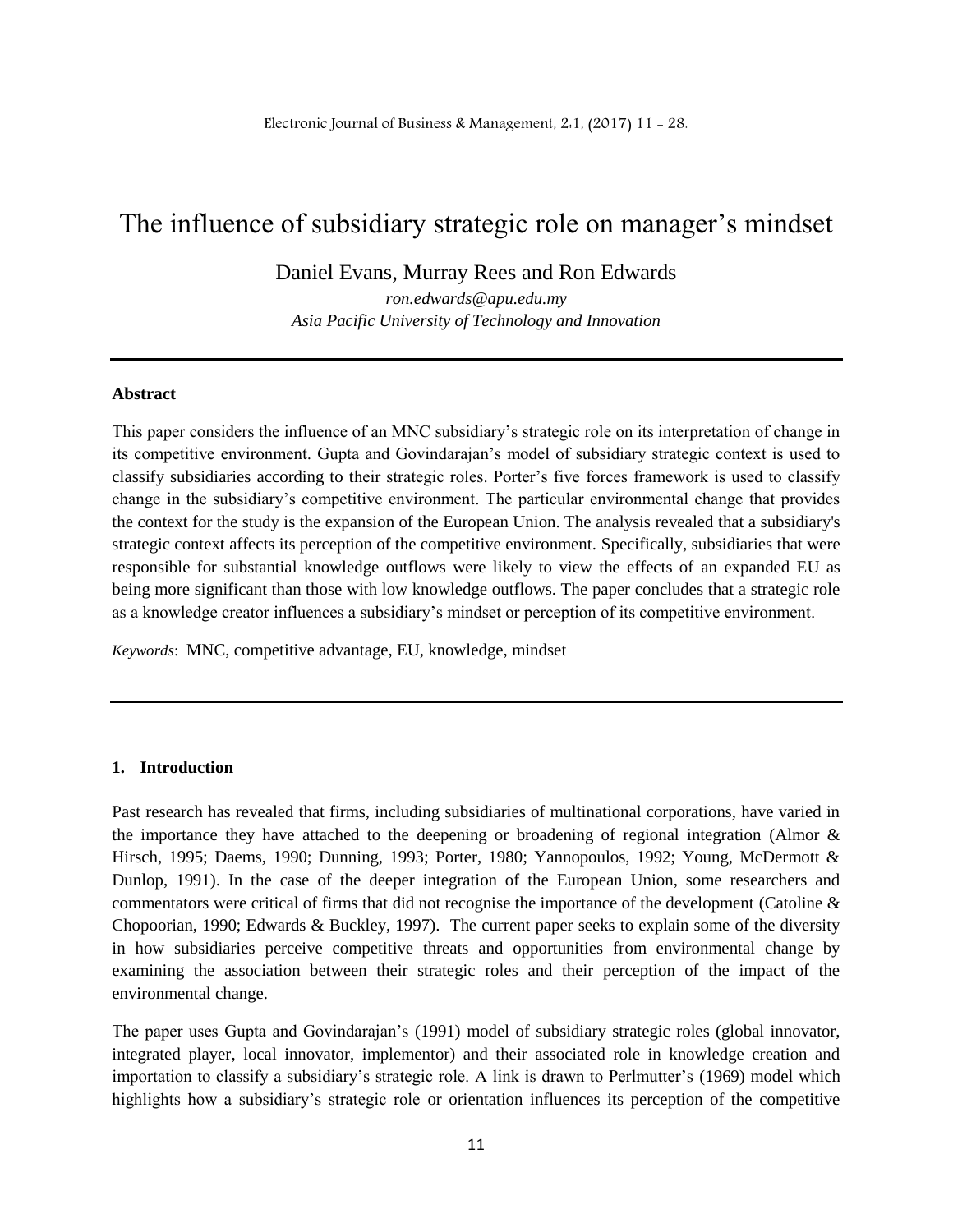environment. Porter's (1980) five forces framework is used to classify the different ways that a change in the environment may affect a firm's competitive position (changes to the power of buyers, suppliers, competitors and others).

Knowledge transfer or sharing within MNCs has been the focus of a number of empirical studies (Ambos, Ambos & Schlegelmilch, 2006; Gupta & Govindarajan, 1994; Harzing & Noorderhaven, 2006; Minbaeva, 2008) but few take the perspective of an MNC subsidiary. Ghoshal and Nohria (1993) argued that subsidiary-parent relationships vary depending on their external environment and their resource levels. They posit that "managers need to be sensitive to such changes in environmental demands – indeed, they should drive such changes when appropriate – and must develop the ability to differentiate and integrate their organisations to lead or respond to such evolving business conditions" (Ghoshal  $\&$ Nohria, 1993:33). In this circumstance, subsidiaries are at the forefront of environmental changes and how they respond potentially has ramifications for the MNC. However, the extent of their alertness to environmental changes may vary with the strategic role of the subsidiary.

As pointed by Ellis (2000), in an effort by some researchers to better understand global networks and find further sources of competitive advantage, MNC strategic management literature has evolved to recognise the MNC subsidiary as a unit of analysis e.g., Gupta & Govindarajan (1991; 1994) or Ghoshal & Nohria (1989). Subsidiaries have been used as units of analysis to explain MNC: autonomy (Ambos & Reitsperger, 2004), control (Andersson, Björkman & Forsgren, 2005), embeddedness (Yamin & Andersson, 2011), human resource management (Collings, Morley & Gunnigle, 2008; Wang, Jaw & Huang, 2008), performance (Andersson, Forsgren & Holm, 2001; Yu Ping Wang, Jaw & Chen, 2006), strategy (Grewal, Chandrashekaran & Dwyer, 2008) and knowledge transfer (Andersson, 2003; Foss & Pedersen, 2002; Hallin & Holmström Lind, 2012; Harzing & Noorderhaven, 2006; Monteiro, Arvidsson & Birkinshaw, 2008; Qin, Mudambi & Meyer, 2008; Yi, 2006). According to Benito et al., (2003) an oversight in this literature has been the scant attention paid to the impact of environmental (external) factors, such as regional integration or disintegration, on issues such as MNC subsidiary location and role (see also Birkinshaw & Hood, 1998). According to Benito et al., (2003), although internal factors play a part in determining the activities undertaken by a subsidiary in any particular location, regional integration schemes, such as the deeper integration and expansion of the EU, influence both the initial entry decision and the competence and scope of the subsidiary.

EU expansion is chosen as the context for the study for two reasons. First, there was considerable attention given to expansion in the media where it was portrayed as a significant event for firms based in the UK. Second, research and anecdotal evidence at the time concluded that British firms and foreign subsidiaries in the UK were underestimating the threats and opportunities that would result (Catoline & Chopoorian, 1990; Edwards & Buckley, 1997).

The next section reviews the literature on subsidiary role, highlighting how the subsidiary connects with its local competitive environment. Porter's competitive framework is explained. Finally the relationship between the subsidiary's strategic role and its perception of the competitive impact of European expansion on them is hypothesized.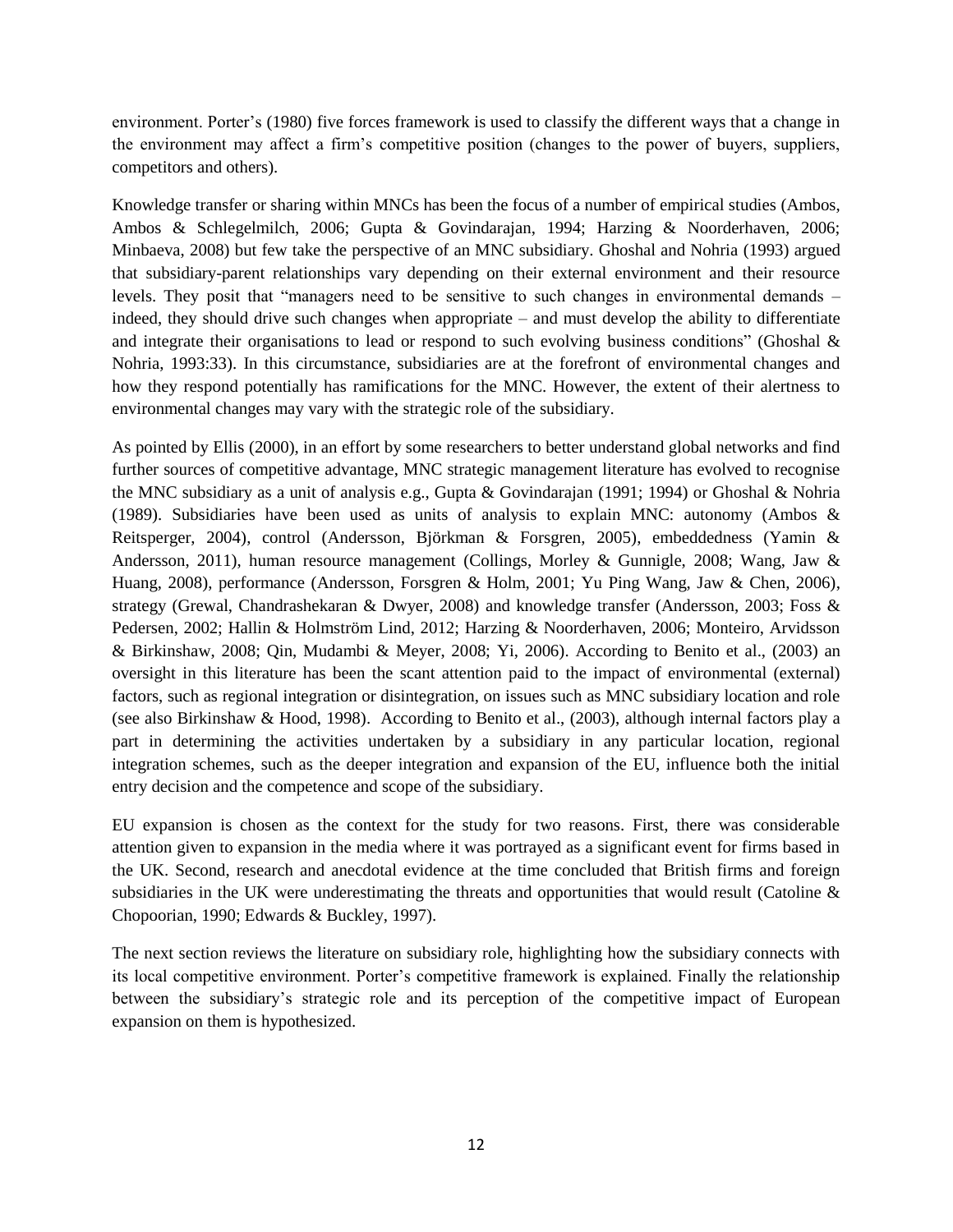#### **2. Literature review**

A firm's external environment has been defined as the aggregate of those external factors that influence or have the potential to influence its functioning (Emery & Trist, 1965; Thompson, 1967). The business environment is also the source of constraints, contingencies, problems and opportunities that affect the terms on which a firm transacts business (Khandwalla, 1977). According to Perlmutter (1969), a manager's perception of the external environment will depend on the firm's strategic orientation. Ethnocentric MNC managers will identify with strategic issues relevant to the parent and will disregard issues important to subsidiaries. Conversely a polycentric MNC subsidiary will mainly consider issues relevant to the host market. A geocentric MNC could lean towards a 'glocal' approach. A global mindset has been recognized in the literature as an essential ingredient in identifying foreign opportunities (Arora, Jaju, Kefalas & Perenich, 2004; Gupta & Govindarajan, 2002; Levy, Beechler, Taylor & Boyacigiller, 2007).

The regiocentric mindset described by Wind et al.  $(1973:20)$  noted that in terms of marketing, "once sufficient information and understanding of national market conditions was obtained, target segments could be identified on a regional or worldwide basis cutting across national boundaries". As such, regiocentric subsidiaries would consider issues relevant to the region. Differences between the environments of MNC subsidiaries and their parent are reflected in the fact that generally some degree of local management freedoms exist, which allow a subsidiary "to develop a partial or complete strategic response that meets local pressures, needs, and requirements" (Taggart, 1998:663). However, the extent of freedom varies according to the strategy adopted by the parent. Gupta and Govindarajan (1991) typology suggests that MNC subsidiaries will vary to the extent to which they engage in knowledge inflows from the rest of the corporation and the extent to which they engage in knowledge outflows to the rest of the corporation. A summary of Gupta and Govindarajan's (1991) description of the resultant four subsidiary roles is provided in Table 1 below.

| <b>Strategic Context</b>      | <b>Description</b>                                                          |
|-------------------------------|-----------------------------------------------------------------------------|
| Global Innovator              | The subsidiary serves as the fountainhead of knowledge for the other units. |
| ( <i>High outflow</i> / $Low$ | For example, a parent company is located in one country, and yet a          |
| $\infty$ )                    | subsidiary in another country is charged with leading an element of the     |
|                               | business.                                                                   |
| <b>Integrated Player</b>      | Similar to Global Innovator role in that it implies a responsibility for    |
| $(High\ outflow/High)$        | creating knowledge that can be utilised by other subsidiaries, however,     |
| $\text{inflow}$               | unlike the Global Innovator, an Integrated Player subsidiary is not self-   |
|                               | sufficient in the fulfilment of its own knowledge needs. It requires        |
|                               | knowledge from the rest of the network.                                     |
| Implementor (Low              | The subsidiary engages in little knowledge creation of its own, and relies  |
| outflow / High inflow)        | heavily on knowledge inflows from either the parent or peer subsidiaries.   |
|                               | The theoretical obverse of the Global Innovator.                            |

## **Table 1: Subsidiary Strategic Context Descriptions**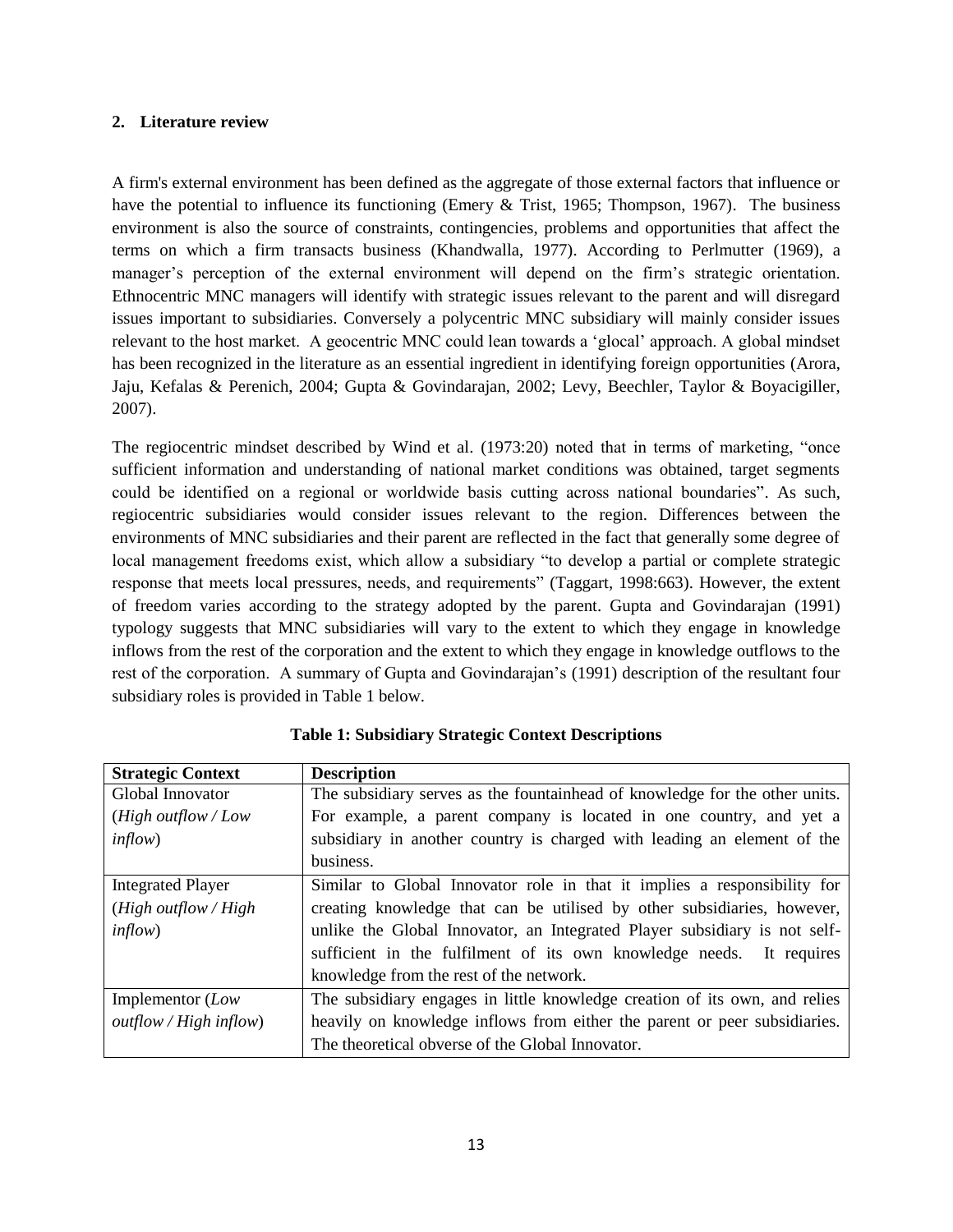| Local Innovator (Low  | The subsidiary has almost complete local responsibility for the creation of     |
|-----------------------|---------------------------------------------------------------------------------|
| outflow / Low inflow) | relevant know-how in all key functional areas, however, this knowledge is       |
|                       | seen as too idiosyncratic to be of much use to subsidiaries in other countries. |

Source: Gupta & Govindarajan (1991).

In short, Gupta and Govindarajan (1991) consider the MNC as a network of transactions in knowledge, goods and capital among subsidiaries in different countries, with the strategic role of those subsidiaries varying in terms of the magnitude and direction of those transactions. Focusing on knowledge flow transactions, Gupta and Govindarajan (1991) define four generic subsidiary roles and place them in the classification matrix shown in Figure 1 below. Having argued that "differences in knowledge flow patterns among focal and peer subsidiaries represent a core dimension along which subsidiary strategic contexts can differ" (Gupta & Govindarajan, 1991:769), Gupta and Govindarajan (1991) advance a conceptual typology based on how those differences "are likely to be reflected in the mix of formal and informal administrative mechanisms that corporate headquarters might utilise to shape the decisions and actions of various subsidiaries" (Gupta & Govindarajan, 1991:769). The typology has clear implications for the current research, because the assessments by subsidiaries of environmental change in the EU may reflect their particular strategic role.

#### **Figure 1: Variations in Subsidiary Strategic Contexts: A Knowledge Flow based Typology**



*Inflow of knowledge from the rest of the corporation to the focal subsidiary*

Source: Gupta & Govindarajan (1991).

Gupta and Govindarajan's studies (1984; 1991; 1994) and in particular their typology of strategic contexts, are useful in understanding the various roles of subsidiaries within a MNC network. The current paper examines the way in which MNC subsidiaries interpret a changing business environment is influenced by their strategic role.

The global innovator subsidiary has been described as a fountainhead of knowledge for other subsidiaries (Gupta & Govindarajan, 1991). Its perception is therefore global. 'Client' subsidiaries may be scattered around the world. Hence it will need to be aware of the environment in which its fellow subsidiaries are operating. Other authors (Birkinshaw & Morrison, 1995) have described these subsidiaries as having a 'world mandate' in that they have unique knowledge that is a resource for others. The integrated player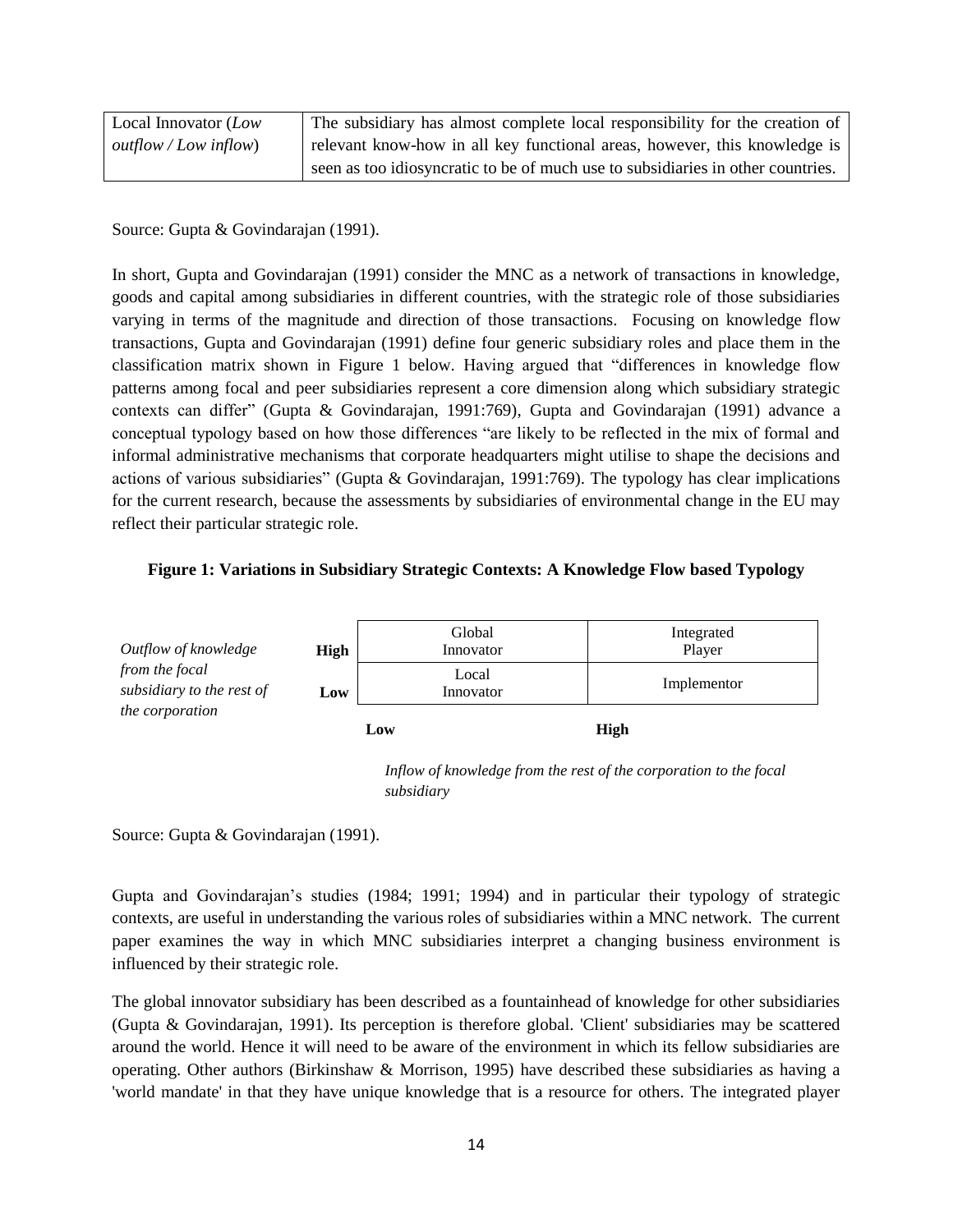subsidiary is similar to the global subsidiary in that it is responsible for creating knowledge for use by other subsidiaries. It is different to the extent that it is not self-sufficient in knowledge creation (Gupta & Govindarajan, 1991). Knowledge flows in and out of these subsidiaries. They are therefore highly integrated with other subsidiaries in other countries. Threats to these subsidiaries will soon be felt by the integrated player itself. Being well connected to subsidiaries in other countries, they will have a 'mentality' or 'mindset' to match. The pooled interdependence tends to make subsidiary managers responsive to global rather than local interests (Bartlett & Ghoshal, 1989). The subsidiary will be alert to the goals of the parent company (Rosenzweig & Nohria, 1994) and will relate the knowledge obtained in their host market to these corporate goals.

Implementor subsidiaries are entirely dependent on other subsidiaries for knowledge. Given the lack of creative capacity, they 'do what they are told'. They are dependent on their parents for knowledge and resources (Gupta & Govindarajan, 1991). These MNCs are similar to what Bartlett and Ghoshal (1989) call 'global companies'. Subsidiaries are effectively pipelines for products and strategies. Managers in these subsidiaries have little strategic role. Threats and opportunities are likely to be matters for headquarters to worry about. Local innovators are also described as multidomestic subsidiaries. These subsidiaries have objectives that are primarily local (Gupta & Govindarajan, 1991). Their aim is to grow in the local market. They have knowledge creation capability but the focus in entirely on the local market. It does not have a mandate to export to foreign markets and hence may give the external market environment little attention.

In summary, the Gupta and Govindarajan subsidiary strategic context typology "level and direction of flows is an important factor in differentiating subsidiary roles" (Harzing & Noorderhaven, 2006:211). Therefore, a research question that explores the influence of subsidiary strategic context on the effect of an expanded EU was developed:

*Research question 1: Did the perceptions of the competitive impact of an expanded EU vary according to a subsidiary's strategic context?* 

## *2.1 Porter's Five Forces Framework and Economic Integration*

Porter (1980) proposes that the essence of formulating competitive strategy is relating a company to its environment, and that the state of competition in an industry depends on five basic competitive forces. Porter's five forces paradigm is a widely accepted approach to interpreting the impact of environmental changes on a firm's competitive position. It provides the framework for the current study. Porter (1980) asserts that the state of competition in an industry depends on the five basic competitive forces. Wheelen and Hunger (2012) adapted the Porter five forces by adding a sixth force specifically noting stakeholders such as governments. Porter (1980:4) states "the goal of competitive strategy for a business unit in an industry is to find a position in the industry where the company can best defend itself against these competitive forces or can influence them in its favor". The business unit can be a subsidiary of an MNC as the Porter five forces framework has been previously used with subsidiaries as a unit of analysis (Birkinshaw, Hood & Young, 2005).

New entrants to an industry may threaten the market share of existing firms and reduce their profitability. The threat of entry depends upon both the barriers to entry and the reaction from existing firms to newcomers. The higher the barriers to entry and/or the likelihood of retaliation from entrenched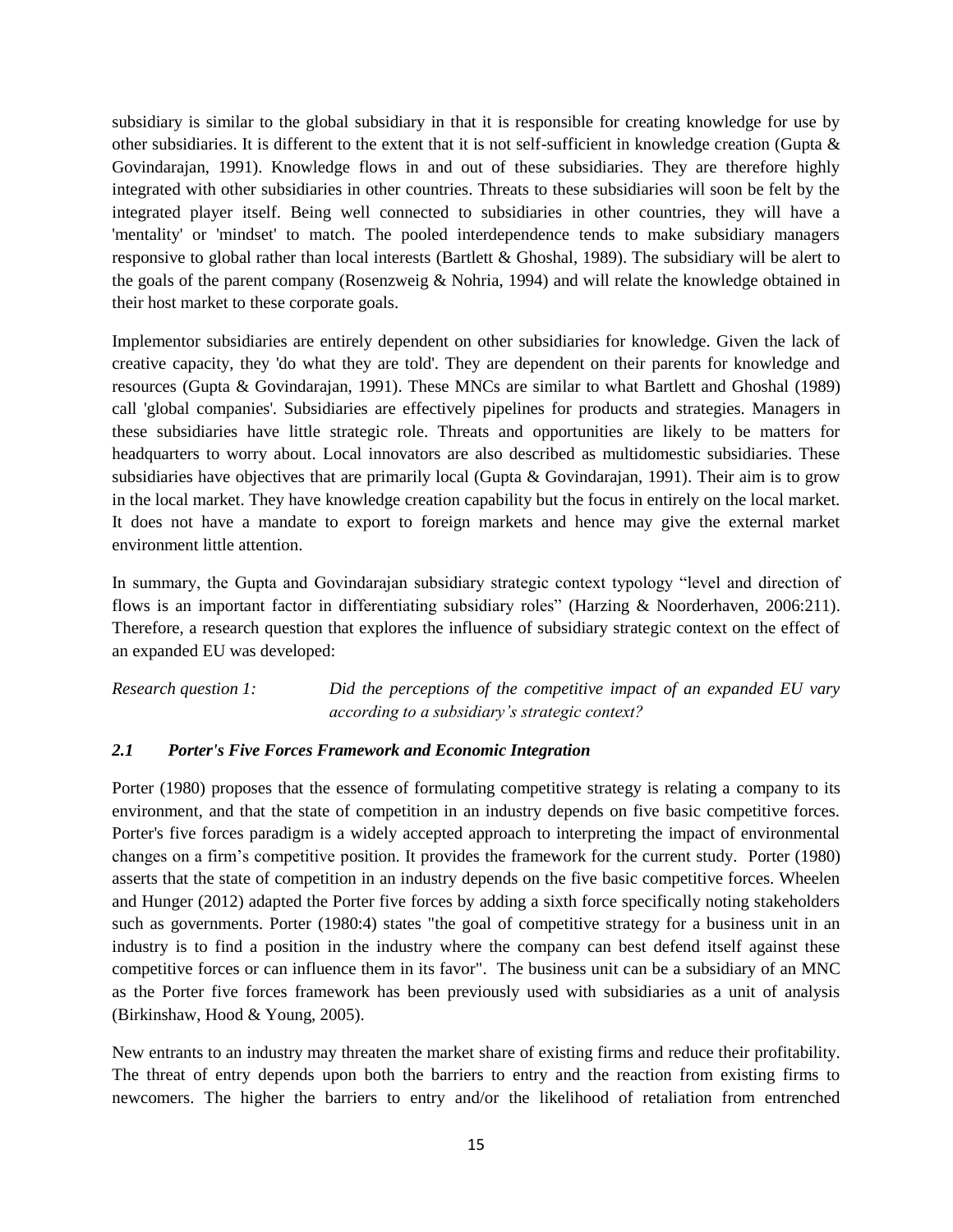competitors, the lower the threat from new entrants. For example, economies of scale - the decline in unit costs as absolute volume increases - can deter entry in some industries because potential entrants are forced to incur the expense of entering at large scale or accept cost disadvantages. Broadly, the threat of new entrants could be expected to increase following EU enlargement as barriers to exports from new member countries were reduced. Yannopoulos (1992:334) considers the threat of new entrants following economic integration, saying "a multinational firm neither trading with nor producing inside the single market may decide to build a market share, given the inducement from the growth effects of the internal market programme". Similarly, Daems (1990) predicted an increase in the threat of new entrants based on lower border-crossing costs.

*Research question 1a: How does a subsidiary's strategic context influence its perception of the threat of new entrants arising from an enlarged EU?* 

## *2.1.1 Economic Integration and Rivalry among Current Competitors*

The intensity of rivalry among existing firms in an industry is a further competitive force. Rivalry occurs because one or more competitors either feels under pressure or sees an opportunity to improve their position within the industry, and takes the form of jockeying for position. Common tactics used by firms include price competition, advertising battles, product introductions and increased customer service or warranties (Porter, 1980). Daems (1990) regards the economic integration of nation-states as likely to foster an intensification of rivalry between firms, particularly in the short term. This prediction is based on his view that companies will be eager to take advantage of enlarging markets and will expand production at facilities where economies of scale exist. The increasing industry output will lead to falling prices and increased competition. Daems (1990) also identifies the erosion of collusive market sharing arrangements following economic integration and the use of intra-industry mergers and strategic alliances by MNCs as mechanisms to guard industry profitability.

*Research question 1b: How does a subsidiary's strategic context influence its perception of the intensity of competitive rivalry arising from an enlarged EU?* 

## *2.1.2 Economic Integration and the Threat of Substitute Products*

Porter (1980) asserts that all firms in an industry are competing, in a broad sense, with industries producing substitute products. For example, a subsidiary supplying air transport for business people may confront new competition from new entrant firms supplying video conferencing services. According to Porter, an analysis of the availability and nature of substitute products is an important element in strategy formulation. The impact of economic integration on the threat of substitute products from different industries is a complex subject. In theory, at the individual company level, the threat to a business from a rival industry's product is no less significant than the threat from immediate rivals. However psychologically, the threat is further removed.

*Research question 1c: How does a subsidiary's strategic context influence its perception of the competitive threat from substitute products arising an enlarged EU?*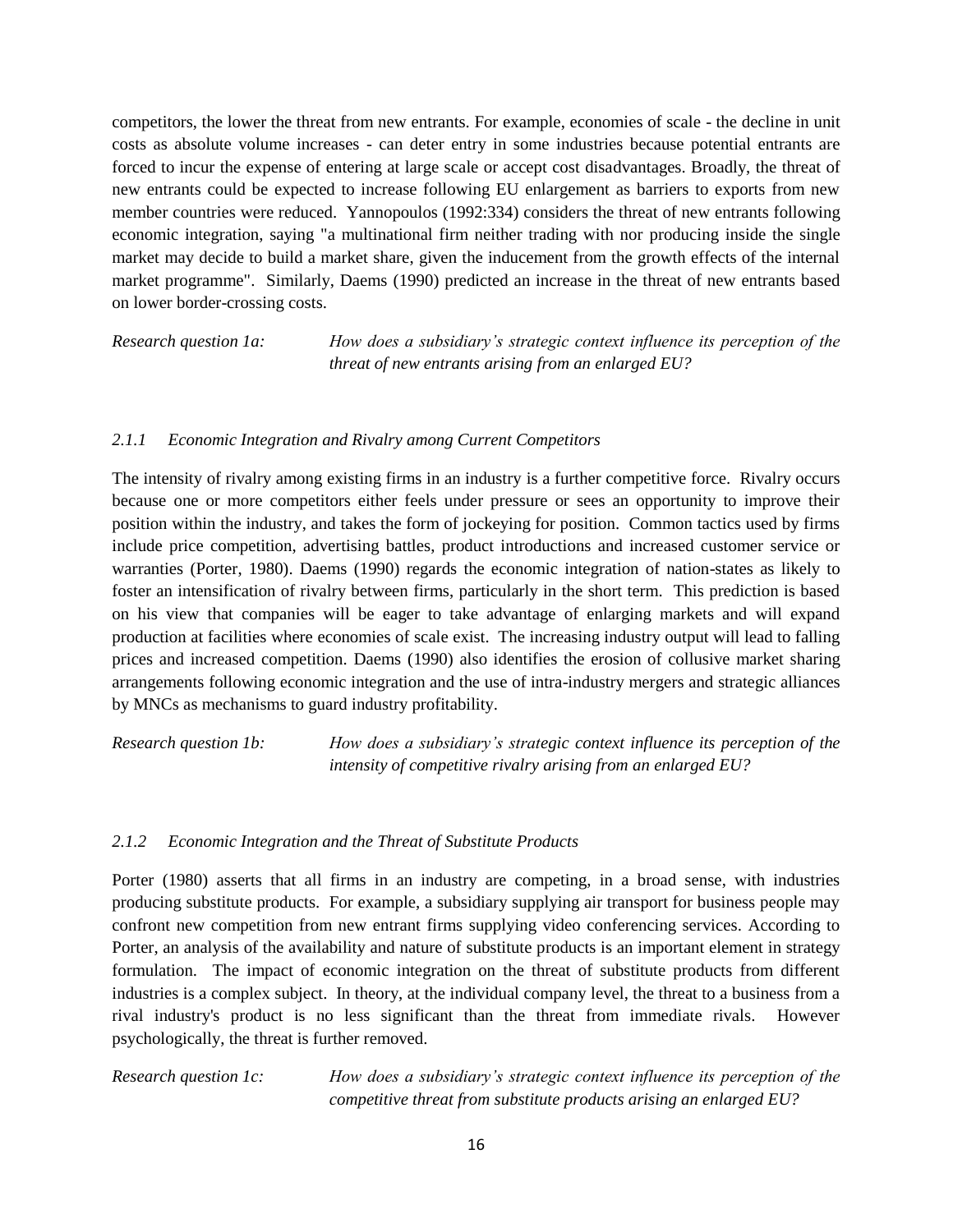#### *2.1.3 Economic Integration and the Bargaining Power of Buyers*

The bargaining power of buyers, or customers, is another competitive force identified by Porter (1980). In short, buyers compete with the industry by forcing down prices, bargaining for higher quality or more services and playing rival sellers against each other. "Buyers will have more options than ever before of obtaining goods and services from suppliers" (Daems, 1990:43). According to Daems (1990), buyers or arbitrageurs would be able to compare prices in different European markets and will purchase products where they are lowest. This assessment is typical of the widely held view that economic integration increases competition and lowers costs

*Research question 1d: How does a subsidiary's strategic context influence its perception of the bargaining power of buyers arising from an enlarged EU?* 

## *2.1.4 Economic Integration and the Bargaining Power of Suppliers*

Suppliers constitute the final competitive force. Suppliers can exert influence over firms by threatening to raise prices or reduce the quality of the goods they supply to the firm (Porter, 1980), with the conditions that make suppliers powerful tending to mirror those that make buyers powerful.

*Research question 1e: How does a subsidiary's strategic context influence its perception of the bargaining power of suppliers arising from an enlarged EU?* 

#### *2.1.5 Economic Integration and Governments*

A final, major influence on entry barriers is home and host government policy. Government trade promotion policy can stimulate market entry through export policies by home governments or foreign direct investment incentives by host governments (Seringhaus, 1986). Overt government regulations and requirements, as well as more subtle restrictions, can create or reduce entry barriers. For example, licensing requirements and direct tariffs can disadvantage some firms, as can air and water pollution standards and product safety and efficacy regulations if they apply more heavily to newcomers (Porter, 1980). Porter's (1990) diamond model makes special mention of the ability of government policy to impact on competitiveness. The addition of other stakeholders such as governments, unions and special interest groups has been separated out as a sixth force in the Wheelen and Hunger (2008) adapted model of Porter's (1980) five forces.

*Research question 1f: How does a subsidiary's strategic context influence its perception of the competitive effect of government arising from an expanded EU?*

#### **3. Method**

A questionnaire was designed to classify firms according to the four subsidiary strategic contexts defined by Gupta and Govindarajan (1991) and measure the perceived influence on competition of an enlarged EU. It included a question, comprising of 40 individual items, which examined the specific effects on competitiveness of an expanded EU on subsidiaries, and also reflected Porter's five forces.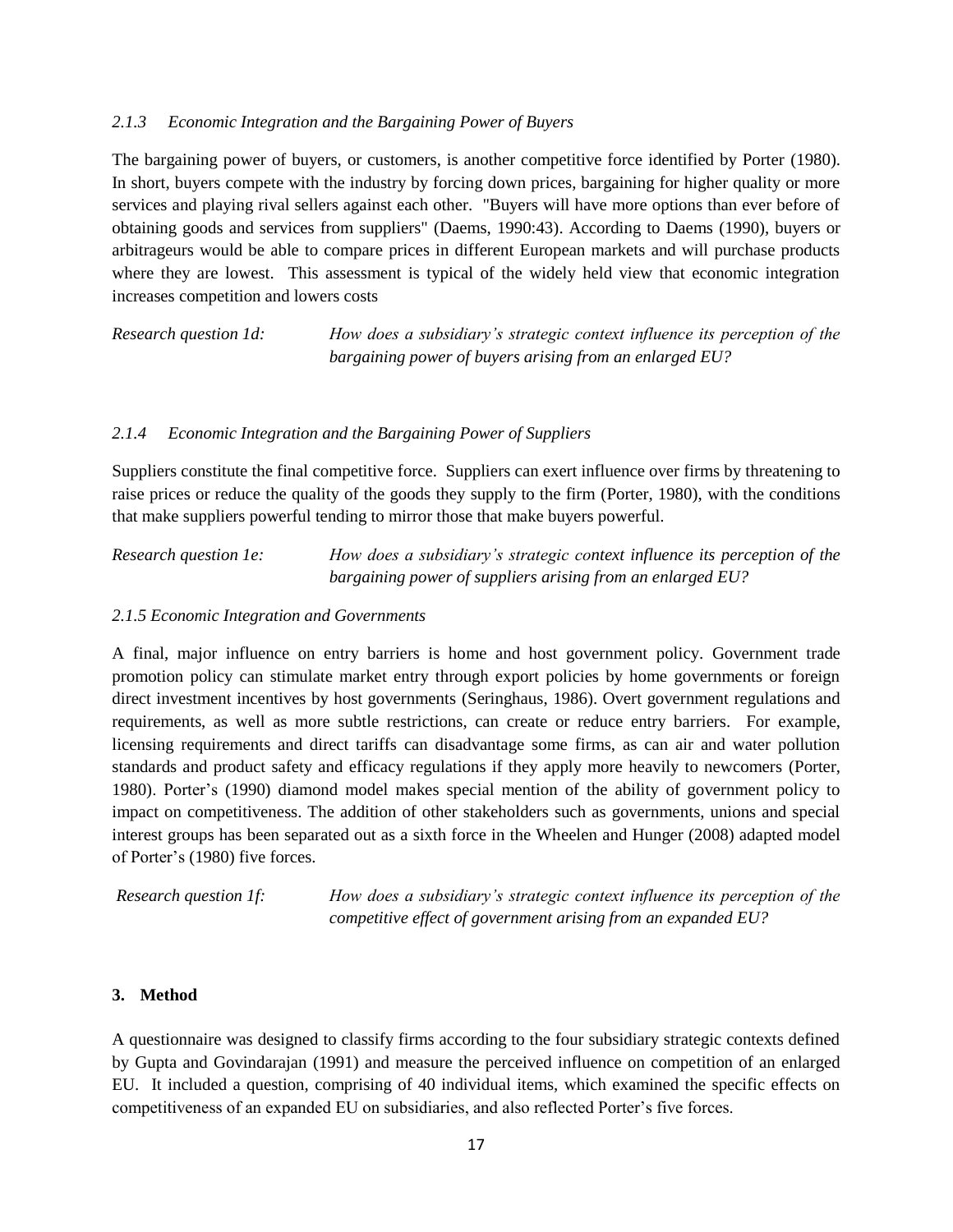This question required informants to indicate the extent to which they *agreed* or *disagreed* with a statement about particular effects of a changed EU on their business.

A pre-test of the questionnaire was conducted using an expert panel of nine participants to finalise the study instrument. The questionnaire was subsequently revised to cater for the recommendations of those experts. The population of the study was the UK subsidiaries of Australian MNCs, 940 organisations according to the Australian Bureau of Statistics (ABS, 2004). However the only way to identify these subsidiaries was through the membership of a networking group.

In October 2004, a four-page questionnaire was distributed to the 524 members of a networking organisation. Following the return of three questionnaires due to incorrect addresses, the final sample size was reduced to 521. Two weeks later, a follow-up mailing was conducted. This approach followed the recommendations for follow-up mailings prescribed by Babbie (2004) and resulted in the networking organisation members returning 166, or 32% of the sample. The response rate is comparable with similar research projects examining MNC subsidiary development (Holm & Pedersen, 2000) and the effect of economic integration on Nordic countries (Benito et al., 2003).

A principal components analysis was undertaken to group the responses to the 40 questions on the expected competitive impacts of the expanded EU. ANOVA and MANOVA were used to analyse the possible associations between these groups and perceived competitive effects and the strategic roles of subsidiaries. Respondents were asked to self-select the most appropriate strategic role of their subsidiaries.

## **4. Findings**

## *4.1 Strategic Issues of a changed EU*

As is typical in PCA procedure, the data on the 40 perceived effects of EU enlargement on the competitive environment were manipulated based on an initial solution with the computation of several additional solutions (Hair, Anderson, Tatham & Black, 1998; Page & Meyer, 2000). The KMO result of 0.677 exceeded the 0.6 minimum of Tabachnick and Fidell (2007) and Bartlett's test of sphericity was significant  $(<0.05)$ . Therefore, it was judged appropriate to continue with the PCA. An examination of the eigenvalues generated by the initial solution showed that six factors explained in excess of fifty percent of total variance. These factors aligned with Porter's five forces plus an additional factor that was titled ‗government'. Following Catell's (1966) scree test, keeping all the factors above the elbow or break in the plot, a six-factor solution was employed. For ease of identification, each factor was labelled with the appropriate competitive force, see Table 2.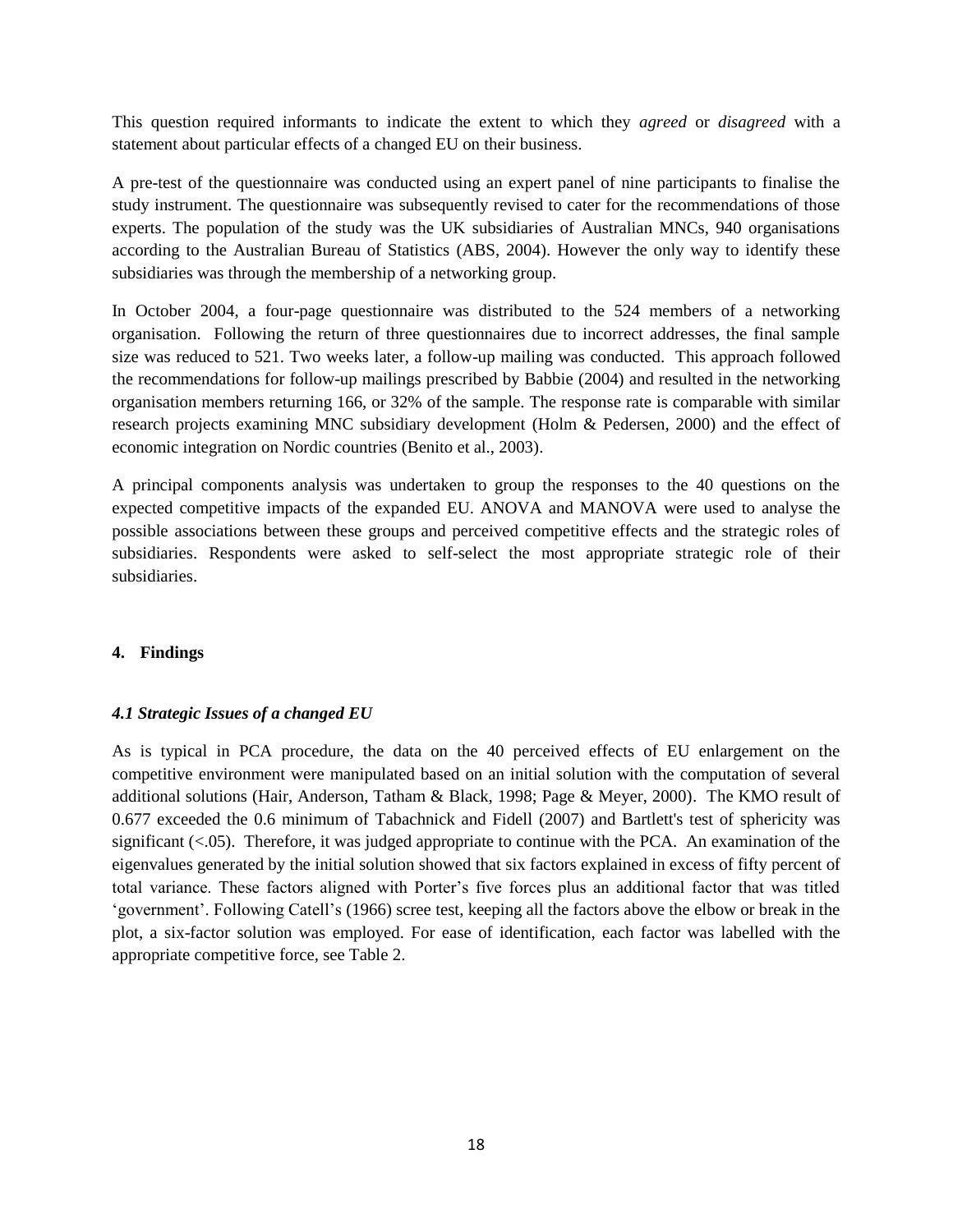|                  | <b>Initial Eigenvalues</b> |                 |                   | <b>Extraction Sums of Squared Loadings</b> |                 |                   |  |
|------------------|----------------------------|-----------------|-------------------|--------------------------------------------|-----------------|-------------------|--|
|                  |                            | $%$ of          | <b>Cumulative</b> |                                            | $%$ of          | <b>Cumulative</b> |  |
| <b>Component</b> | <b>Total</b>               | <b>Variance</b> | $\%$              | <b>Total</b>                               | <b>Variance</b> | $\frac{6}{9}$     |  |
| New entrants     | 9.295                      | 23.833          | 23.833            | 9.295                                      | 23.833          | 23.833            |  |
| Suppliers        | 3.311                      | 8.491           | 32.324            | 3.311                                      | 8.491           | 32.324            |  |
| Govt.            | 2.623                      | 6.724           | 39.049            | 2.623                                      | 6.724           | 39.049            |  |
| Competitor       | 2.344                      | 6.011           | 45.060            | 2.344                                      | 6.011           | 45.060            |  |
| rivalry          |                            |                 |                   |                                            |                 |                   |  |
| Substitute       | 1.900                      | 4.871           | 49.931            | 1.900                                      | 4.871           | 49.931            |  |
| products         |                            |                 |                   |                                            |                 |                   |  |
| Buyers power     | 1.809                      | 4.639           | 54.570            | 1.809                                      | 4.639           | 54.570            |  |

#### **Table 2: Total Variance Explained**

*Extraction Method: Principal Component Analysis.*

Cronbach's alpha coefficient statistics were computed for the six factors in the solution to determine their reliability, along with the means and standard deviations with the addition of all the items within each factor. The results of these tests are shown below in Table 3.

| <b>Factor</b>          | <b>Mean</b> | <b>Standard</b>  | Cronbach's   |
|------------------------|-------------|------------------|--------------|
|                        |             | <b>Deviation</b> | <b>Alpha</b> |
| 1. New entrants        | 3.01        | 0.66             | 0.86         |
| 2. Suppliers           | 3.24        | 0.66             | 0.82         |
| 3. Government          | 2.77        | 0.79             | 0.84         |
| 4. Competitor rivalry  | 3.77        | 0.60             | 0.62         |
| 5. Substitute products | 3.30        | 0.42             | 0.50         |
| 6. Buyers power        | 3.43        | 0.72             | 0.76         |

#### **Table 3: Reliability Statistics (Competitive Forces)**

According to Nunnally (1978) a Cronbach alpha below 0.70 should be dropped from analysis. Hence, with a Cronbach's alpha of 0.50, the substitute products factor was dropped from further analysis. Competitor rivalry factor also fell below 0.70 alpha however a small number of items, for example 3 or 4 can have a lower alpha and still be a sound measure (Cortina, 1993). More recently others note that a lower limit for an alpha score of 0.6 would be acceptable (Cooksey, 2007; Malhotra, Hall, Shaw & Crisp, 1996). As such, all of the other factors were found to be reliable.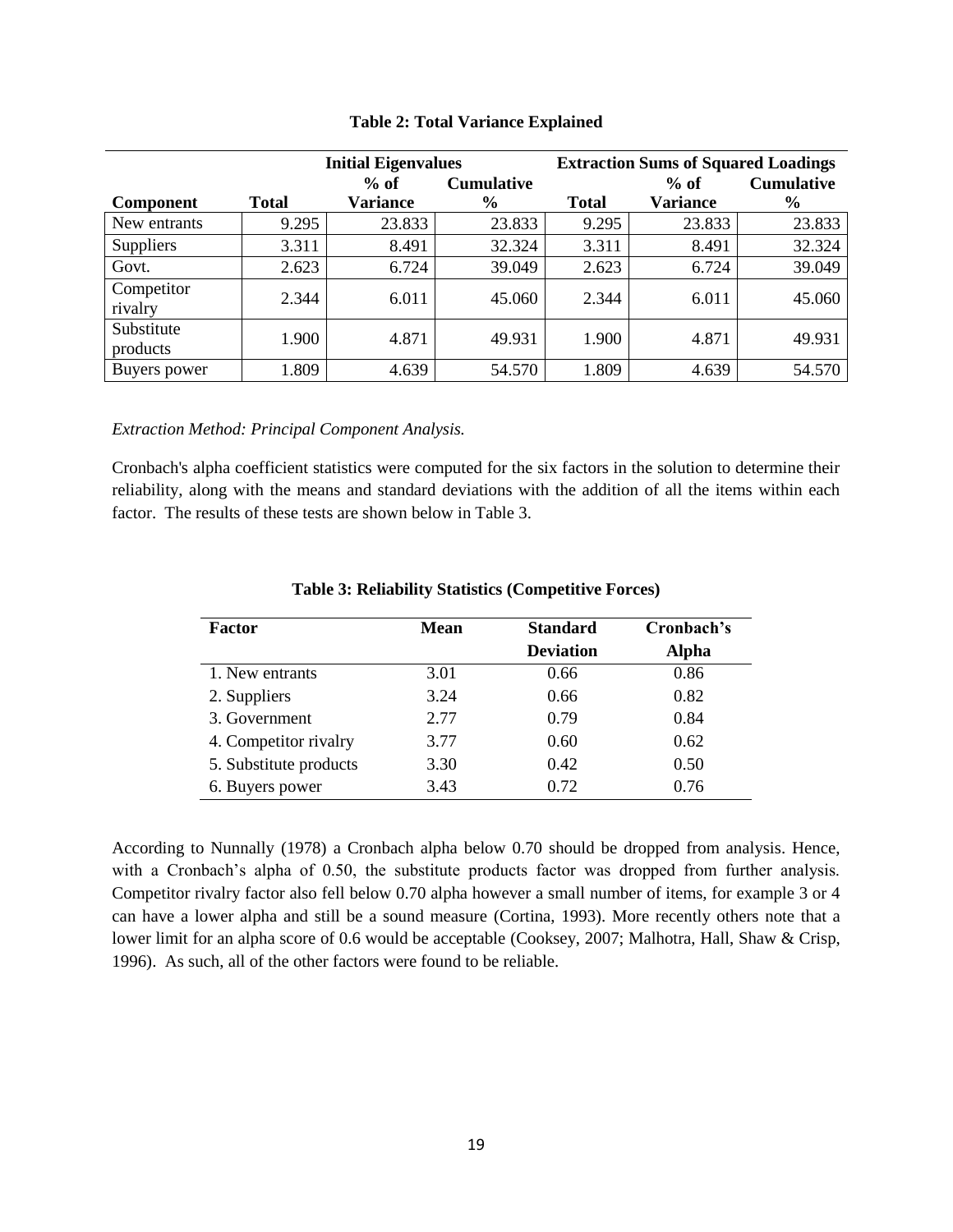#### **4.2 The Effect of Subsidiary Strategic Role**

A question was asked of respondents; which of the following categories of subsidiary 'type' best describes your firm? The most frequently reported type was integrated player. The least frequent was implementor (17.8%), see Table 4.

|                          | <b>Frequency</b> | <b>Valid Percent</b> |
|--------------------------|------------------|----------------------|
| <b>Integrated Player</b> | 66               | 42.0                 |
| Local Innovator          | 34               | 21.7                 |
| Global Innovator         | 29               | 18.5                 |
| Implementor              | 28               | 17.8                 |

**Table 4: MNC Subsidiary Strategic Role**

Next, the forces of competition were cross tabulated with subsidiary strategic role to explore for relationships. Three of the forces had significant findings.

## 4*.2.1 Subsidiary Strategic Role and the Threat of New Entrants*

A significant relationship was revealed between subsidiary strategic role and respondents' view of the influence of an enlarged EU on the threat of new entrants  $(x^2=13.762; df=6; p-value=0.032)$ , on the intensity of competition  $(x^2=26.934; df=6; p-value<0.001$ , and on the bargaining power of buyers  $(x^2=15.305; df=6; p-value=0.018).$ 

## **4.4 MANOVA analysis**

Next a multivariate analysis of variance (MANOVA) was performed to examine if a subsidiary's strategic context affected respondents' views of the competitive factors identified by the PCA. Multicollinearity and singularity of the data were assessed using correlations between the dependent variables. The results are shown in Table 5.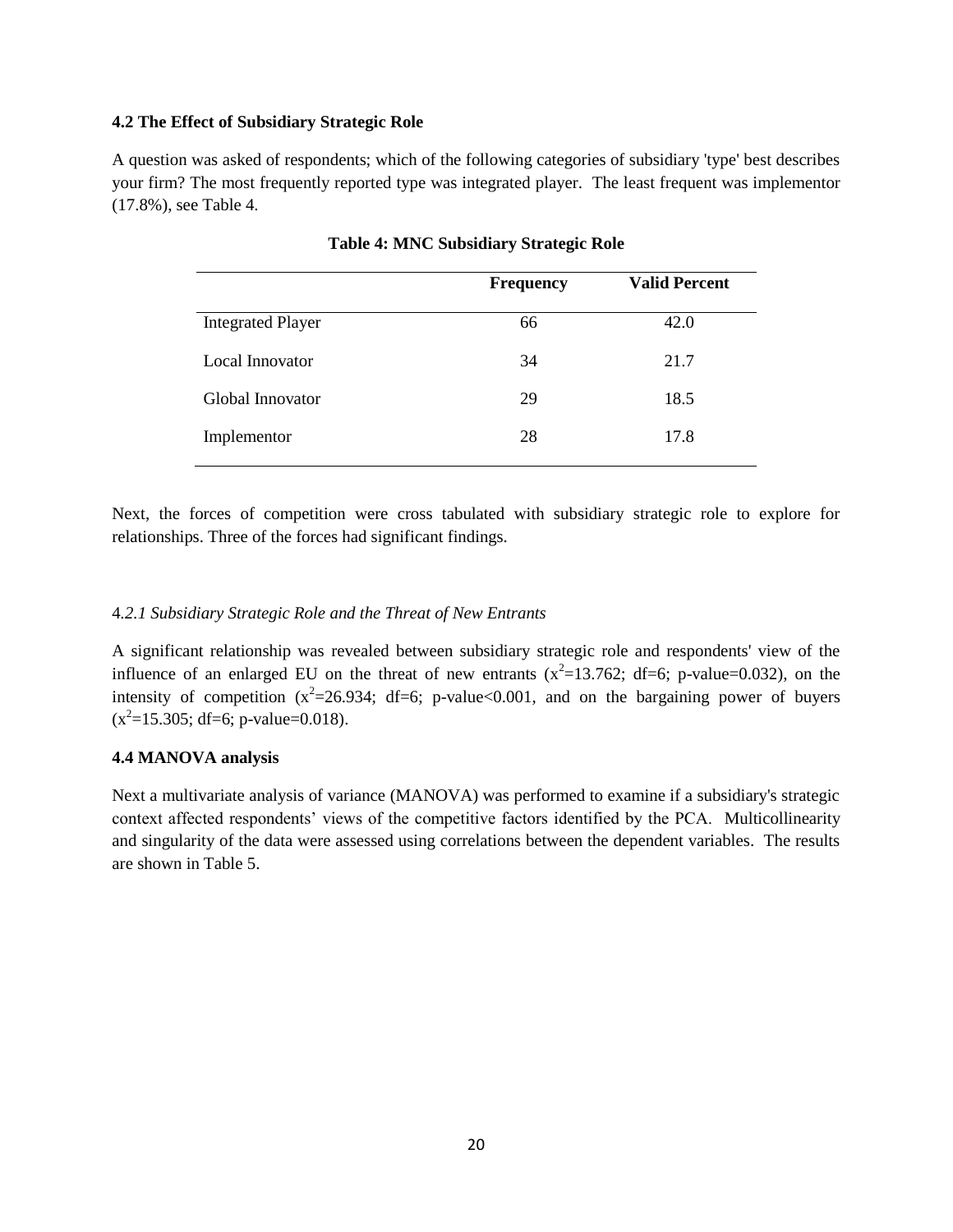|                      |             | <b>New</b><br>entrants  | <b>Bargainin</b><br>g power<br>оf<br>suppliers | Home<br>Governme<br>nt<br>support | <b>Rivalry</b><br>among<br>existing<br>competitor<br>s | <b>Buyer</b><br>power |
|----------------------|-------------|-------------------------|------------------------------------------------|-----------------------------------|--------------------------------------------------------|-----------------------|
| New entrants         | Correlation |                         |                                                |                                   |                                                        |                       |
|                      | Sig.        |                         |                                                |                                   |                                                        |                       |
| Bargaining power of  | Correlation | $.49$ <sup>(**)</sup> ) |                                                |                                   |                                                        |                       |
| suppliers            | Sig.        | .000                    | ٠                                              |                                   |                                                        |                       |
| Government support   | Correlation | $.27$ <sup>(**)</sup> ) | $.33$ <sup>(**)</sup> )                        | 1                                 |                                                        |                       |
|                      | Sig.        | .001                    | .000                                           |                                   |                                                        |                       |
| Rivalry among        | Correlation | $.23$ <sup>(**)</sup> ) | .04                                            | .16                               |                                                        |                       |
| existing competitors | Sig.        | .003                    | .636                                           | .050                              |                                                        |                       |
|                      | Correlation | $.35$ <sup>(**)</sup> ) | $.43$ <sup>(**)</sup> )                        | $.23$ <sup>(**)</sup> )           | $.16(*)$                                               |                       |
| Buyer power          | Sig.        | .000                    | .000                                           | .003                              | .042                                                   |                       |

## **Table 5: Pearson's Correlation Matrix**

*\*\* Correlation is significant at the 0.01 level (2-tailed).*

*\* Correlation is significant at the 0.05 level (2-tailed).*

The highest correlation between any two variables was 0.49. Hence, multicollinearity and singularity were not evident and MANOVA was therefore appropriate (Pallant, 2005).The descriptive statistics for each of the five factors, according to subsidiary context, are shown in Tables.

| Table 6: Descriptive statistics for subsidiary strategic context within the forces of competition |  |  |  |
|---------------------------------------------------------------------------------------------------|--|--|--|
|                                                                                                   |  |  |  |

|                                       | <b>Subsidiary Context</b> | <b>Mean</b> | S.D. | N  |
|---------------------------------------|---------------------------|-------------|------|----|
|                                       | Global Innovator          | 2.93        | 0.31 | 29 |
| <b>New Entrants</b>                   | <b>Integrated Player</b>  | 2.99        | 0.89 | 64 |
|                                       | Implementor               | 3.14        | 0.43 | 27 |
|                                       | Local Innovator           | 3.03        | 0.56 | 33 |
|                                       | Global Innovator          | 3.47        | 0.49 | 29 |
| Bargaining power of                   | <b>Integrated Player</b>  | 3.09        | 0.81 | 64 |
| suppliers                             | Implementor               | 3.40        | 0.37 | 27 |
|                                       | Local Innovator           | 3.24        | 0.59 | 33 |
|                                       | Global Innovator          | 2.54        | 0.71 | 29 |
|                                       | <b>Integrated Player</b>  | 2.73        | 0.80 | 64 |
| Government support                    | Implementor               | 3.04        | 0.92 | 27 |
|                                       | Local Innovator           | 2.83        | 0.65 | 33 |
|                                       | Global Innovator          | 3.72        | 0.48 | 29 |
| Rivalry among existing<br>competitors | <b>Integrated Player</b>  | 4.01        | 0.55 | 64 |
|                                       | Implementor               | 3.60        | 0.50 | 27 |
|                                       | Local Innovator           | 3.60        | 0.65 | 33 |
| Buyer power                           | Global Innovator          | 3.46        | 0.52 | 29 |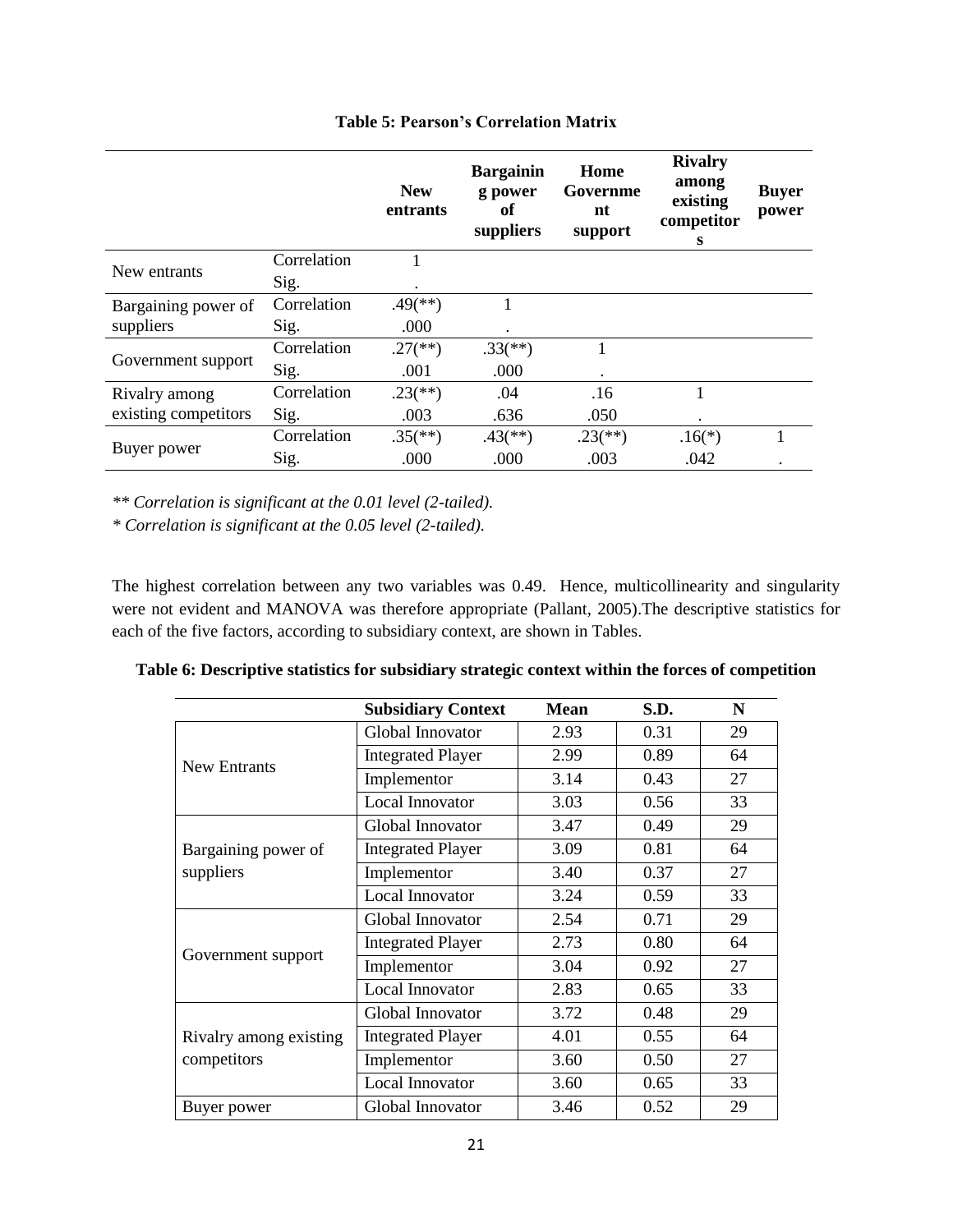| <b>Integrated Player</b> | 3.38        | 0.86 | 64        |
|--------------------------|-------------|------|-----------|
| Implementor              | 3.42        | 0.72 | ^7        |
| Local Innovator          | 2.50<br>ے ت | 0.53 | າາ<br>ر ر |

*\* Results rounded to two decimal places*

The one-way MANOVA was statistically significant [F(15, 400.68)=2.62, p=0.001; Wilks' Lambda=0.77; partial eta squared=0.08], with two factors presenting a significant difference in terms of strategic context. Both rivalry among existing competitors and bargaining power of suppliers had alpha scores lower than 0.05 (Table 7). The partial eta squared measure for rivalry among existing competitors (p=0.001) showed that 10.6% of the variance in rivalry among existing competitors scores could be explained by subsidiary strategic context. The partial eta squared measure for bargaining power of suppliers (p=0.032) showed that 5.7% of the variance in bargaining power of suppliers scores could be explained by subsidiary strategic context.

In summary, subsidiary strategic role was found to have a significant influence on respondents' views of the rivalry among existing competitors and bargaining power of suppliers' factors.

## **4.5 ANOVA analysis**

Further analysis to determine which strategic roles were contributing to that influence was undertaken using ANOVA. A one-way between groups ANOVA was conducted to explore the differences between subsidiary strategic roles and the two factors identified as significant by MANOVA - rivalry among existing competitors and bargaining power of suppliers.

Within the rivalry among existing competitors factor there was a statistically significant difference at the p<0.05 level between subsidiaries in the implementor and the local innovator contexts and subsidiaries in the integrated player context  $[F(3,149)=5.92, p=0.001]$ . In addition to reaching statistical significance, the actual difference in mean scores between the groups was classified as medium, approaching large, with the effect size calculated using eta squared being 0.11. Post-hoc comparisons using the Tukey HSD indicated the mean score for subsidiaries in the integrated player context  $(M=4.01, SD=0.07)$  was significantly different from subsidiaries in the implementor context  $(M=3.60, SD=0.50)$  and those in the local innovator context (M=3.60, SD=0.65) for the rivalry among existing competitors factor.

In regard to the bargaining power of suppliers factor there was a statistically significant difference at the  $p\leq 0.05$  level between mean scores of global innovator subsidiaries and integrated players [F(3,151)=3.10,  $p=0.03$ . In addition to reaching statistical significance, the actual difference in mean scores between the groups was classified as medium, with the effect size calculated using eta squared being 0.06. Post-hoc comparisons using the Tukey HSD indicated the mean score for global innovators (M=3.47, SD=0.42) was significantly different from integrated players (M=3.08, SD=0.81) for the bargaining power of suppliers factor. Consequently, it can be concluded that the strategic role of the subsidiary strategic was influential in determining their manager's perception of the change in the competitive environment arising from a changed EU.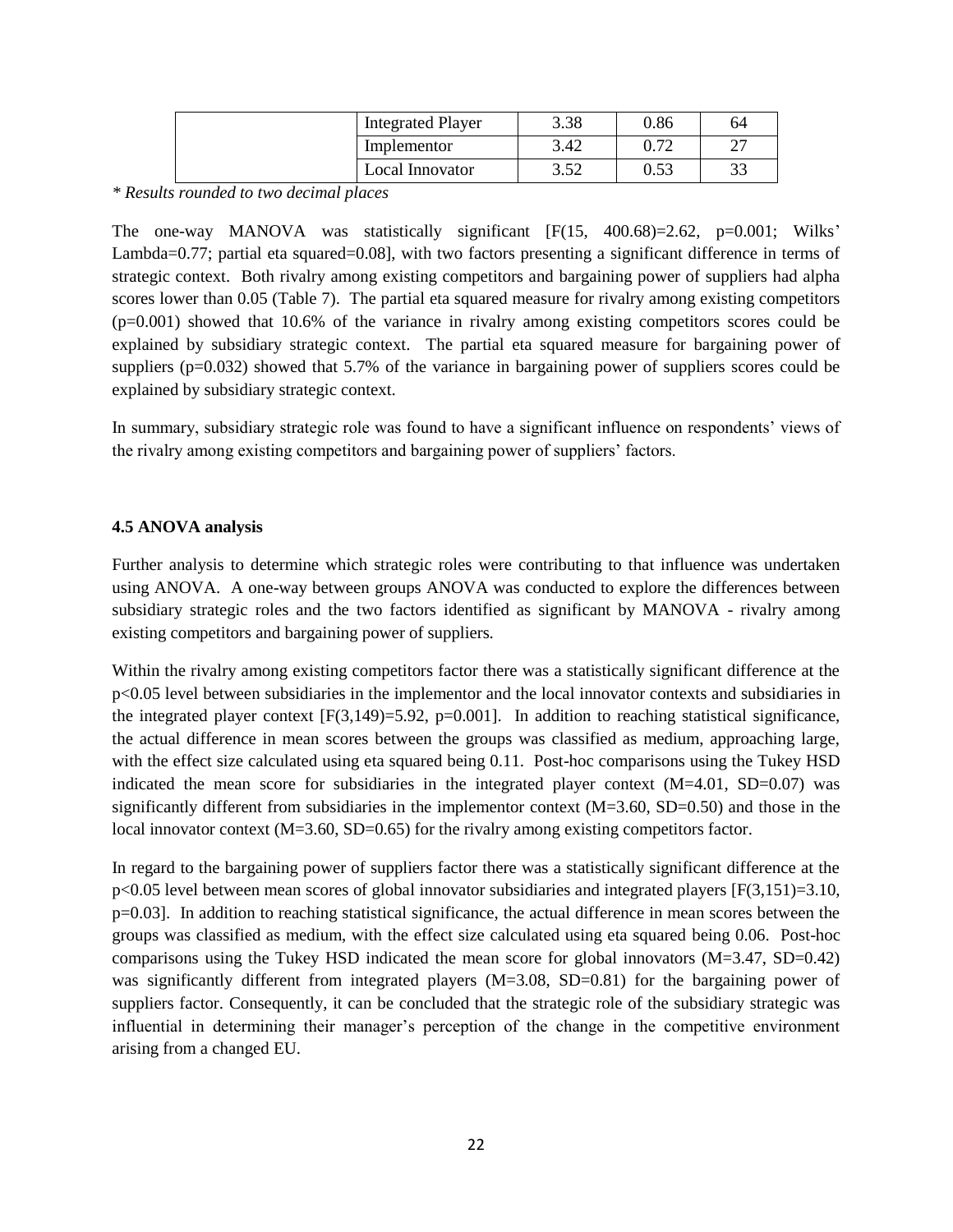# **5. Discussion**

## **5.1 Subsidiary strategic context**

The findings indicate that perceptions of the consequences of an enlarged EU were influenced by the subsidiary's strategic role. In particular, statistically significant differences were identified in the views of managers towards 'rivalry among existing competitors' and 'bargaining power of suppliers'.

From the bivariate analysis, subsidiaries in the implementor and the local innovator contexts, take a different view from global innovators and integrated players, to assessing the intensity of rivalry among existing competitors stemming from the changed environment. There appears to be a conceptual distinction between the global innovator and integrated player contexts and the implementor and local innovator contexts, which may account for that finding. Both the 'global innovator' and 'integrated player' contexts have high knowledge outflows. In contrast, implementor and local innovator' subsidiaries are low on knowledge outflows. This distinction may influence the way in which managers view changes in the competitive environment. The ANOVA results suggest that ‗integrated player' subsidiaries, having high knowledge outflows, were likely to view the effects of an enlarged EU on increased rivalry as less important to those with low knowledge outflows (implementor or local innovator). Therefore the main research question of this study is affirmed that, a subsidiary's strategic context does influence its perception of the threat of new entrants arising from an enlarged EU.

## **5.2 Strategic Consequences of an Enlarged EU**

Porter's (1980) framework was tested for its applicability to this study. The PCA found that five of six forces of competition were broadly reflected in the respondents' views of the strategic consequences of an enlarged EU. Perceived increased rivalry as a result of an enlarged EU with more member countries is not a surprise. This changed business environment resulting from regionalisation has been previously regarded by researchers as having necessitated a strategic response from both member-state MNCs and MNCs from countries outside the region (Almor & Hirsch, 1995; Daems, 1990; Dunning, 1993; Proff, 2002; Yannopoulos, 1992).

Porter's model, despite some criticism, remains widely accepted. In addition to being a 'staple' among practitioners, Sack and Nadim (2002:37) argue that "Porter's five forces model continues to influence scholarly writing and research in the area of strategy". Mintzberg (1990) describes the model as 'a watershed' in the development of strategic management. Other authors to incorporate the model in their research include Birkinshaw et al. (2005) and Bodily and Venkataraman (2004). Some authors, such as Parnell, Wright and Tu (1996) and Bodily and Venkataraman (2004) identify the work of Porter (1980) as providing the basis for early studies of the strategy-performance relationship. The current research supports the positive view of the usefulness of the framework.

## **6. Conclusion**

This paper is concerned with the strategic mindset of managers of MNC subsidiaries. In particular, it examines the influence of the strategic role of a subsidiary on its mangers' perceptions of a seemingly significant change in the competitive environment of subsidiaries targeted for research: the 2004-7 expansion of the European Union from 15 to 27 countries. Gupta and Govindarajan's model was used to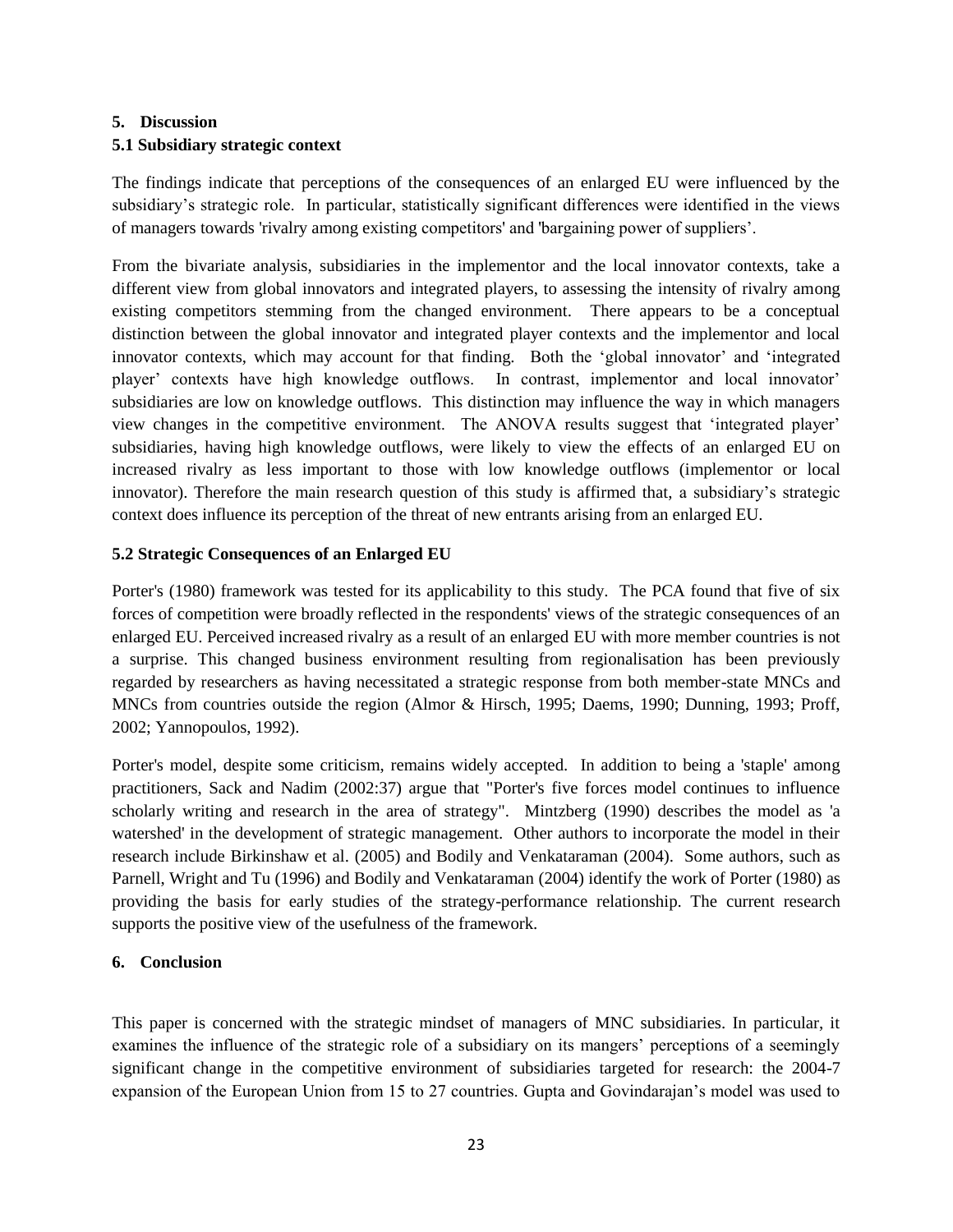classify subsidiary types. Their model focuses on knowledge flow transactions to define four generic subsidiary roles: the global innovator, integrated player, implementor and the local innovator. The research has revealed that the subsidiary's strategic role influences perceptions of the competitive impact of environmental changes. Specifically, subsidiary strategic context was found to have a significant influence on respondents' views of the rivalry among existing competitors and the bargaining power of suppliers factors. The results of the ANOVA indicated that 'integrated player' subsidiaries viewed the effects of an enlarged EU on the intensity of rivalry among existing firms and the competitive strength of suppliers, differently to their low knowledge outflow counterparts. In other words, there is a relationship between the role of the subsidiary and the way that managers perceived how the enlarged EU would affect them. This is important because it indicates that research into the response of firms to its external environment should consider subsidiary strategic role. Managers should be aware of their own strategic context and that of competitors, when shaping strategic responses to changes in the competitive environment.

Porter's five forces of competition framework has considerable support as an analytical tool (Gold, Godsey & Cernusca, 2005; Kumar, Massie & Dumonceaux, 2006; Wonglimpiyarat, 2004) however empirical support for the framework is scant. The current research makes a significant contribution by providing increased confidence in Porter's model as an appropriate framework for studies considering the competitive consequences of environmental change.

Similarly, there has been little empirical research done on Gupta and Govindarajan's (1991) subsidiary strategic context typology with self-selection by respondents the norm in the past (Gupta & Govindarajan, 1994; Harzing & Noorderhaven, 2006) and in this study. The important understanding to emerge from these results is that subsidiary strategic role influences manager perceptions of the competitive environment. That is, the subsidiary's strategic role influences the manager's mindset. This was partly explained by the way subsidiary strategic role alters subsidiary management views in relation to rivalry of existing competitors and suppliers in their market.

#### **References**

ABS. 2004. Australian outward foreign affiliates trade 2002-03 No. 5495.0. Canberra, Australia: Australian Bureau of Statistics,.

Almor, T. & Hirsch, S. 1995. Outsiders response to Europe 1992: Theoretical considerations and empirical evidence. Journal of International Business Studies, 26(2): 223-37.

Ambos, B. & Reitsperger, W. D. 2004. Offshore centers of excellence: Social control and success. Management International Review, 44(2): 51-65.

Ambos, T. C., Ambos, B., & Schlegelmilch, B. B. 2006. Learning from foreign subsidiaries: An empirical investigation of headquarters' benefits from reverse knowledge transfers. International Business Review, 15(3): 294- 312.

Andersson, U. 2003. Managing the transfer of capabilities within multinational corporations: The dual role of the subsidiary. Scandinavian Journal of Management, 19(4): 425-42.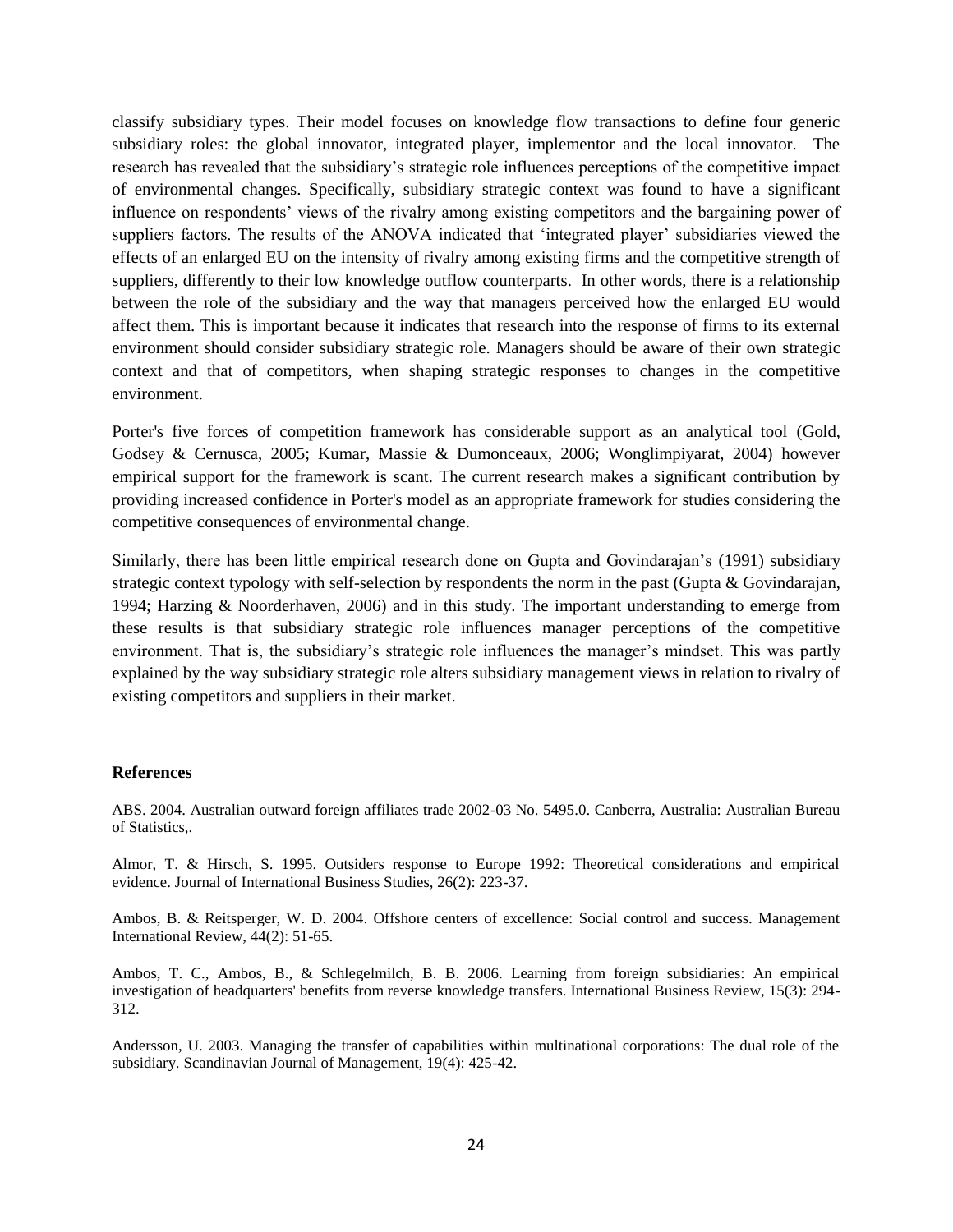Andersson, U., Björkman, I., & Forsgren, M. 2005. Managing subsidiary knowledge creation: The effect of control mechanisms on subsidiary local embeddedness. International Business Review, 14(5): 521-38.

Andersson, U., Forsgren, M., & Holm, U. 2001. Subsidiary embeddedness and competence development in MNCs — A multi-level analysis. Organization Studies (Walter de Gruyter GmbH & Co. KG.), 22(6): 1013-34.

Arora, A., Jaju, A., Kefalas, A. G., & Perenich, T. 2004. An exploratory analysis of global managerial mindsets: A case of U.S. textile and apparel industry. Journal of International Management, 10(3): 393-411.

Babbie, E. 2004. The Practice of Social Research. Belmont, USA: Wadsworth/Thomson Learning.

Bartlett, C. A. & Ghoshal, S. 1989. Managing Across Borders: The Transnational Solution. Boston: Harvard Business School Press.

Benito, G. R. G., Grogaard, B., & Narula, R. 2003. Environmental influences on MNE subsidiary roles: Economic integration and the Nordic countries. Journal of International Business Studies, 34(5): 443-56.

Birkinshaw, J. & Hood, N. 1998. Multinational subsidiary evolution: Capability and charter change in foreignowned subsidiary companies. Academy of Management Review, 23(4): 773-95.

Birkinshaw, J., Hood, N., & Young, S. 2005. Subsidiary entrepreneurship, internal and external competitive forces, and subsidiary performance. International Business Review, 14(2): 227-48.

Birkinshaw, J. M. & Morrison, A. J. 1995. Configurations of strategy and structure in subsidiaries of Multinational Corporations. Journal of International Business Studies, 26(4): 729-53.

Bodily, S. & Venkataraman, S. 2004. Not walls, windows: Capturing value in the digital age. Journal of Business Strategy, 25(3): 15-25.

Catell, R. B. 1966. The scree test for number of factors. Multivariate Behavioral Research, 1: 245-76.

Catoline, J. & Chopoorian, J. 1990. The European Market in 1992: Strategies for U.S. Companies. S.A.M. Advanced Management Journal, 55(2): 33-41.

Collings, D. G., Morley, M. J., & Gunnigle, P. 2008. Composing the top management team in the international subsidiary: Qualitative evidence on international staffing in U.S. MNCs in the Republic of Ireland. Journal of World Business, 43(2): 197-212.

Cooksey, R. W. 2007. Illustrating Statistical Procedures: For Business, Behavioural & Social Science Research. 1st ed. Prahran, Victoria Australia: Tilde University Press.

Cortina, J. M. 1993. What is coefficient alpha? An examination of theory and applications. Journal of Applied Psychology, 78(1): 98-104.

Daems, H. 1990. The strategic implications of Europe 1992. Long Range Planning, 23(3): 41-48.

Dunning, J. H. 1993. Multinational Enterprises and the Global Economy. Suffolk, UK: Addison-Wesley Publishers Ltd.

Edwards, R. W. & Buckley, P. J. 1997. European integration: Strategic consequences for Australian multinationals. International Journal of Business Studies, 5(2): 22-33.

Ellis, K. M. 2000. Strategic contexts, knowledge flows, and the competitiveness of MNCs: A procedural justice approach. Competitiveness Review, 10(1): 9-24.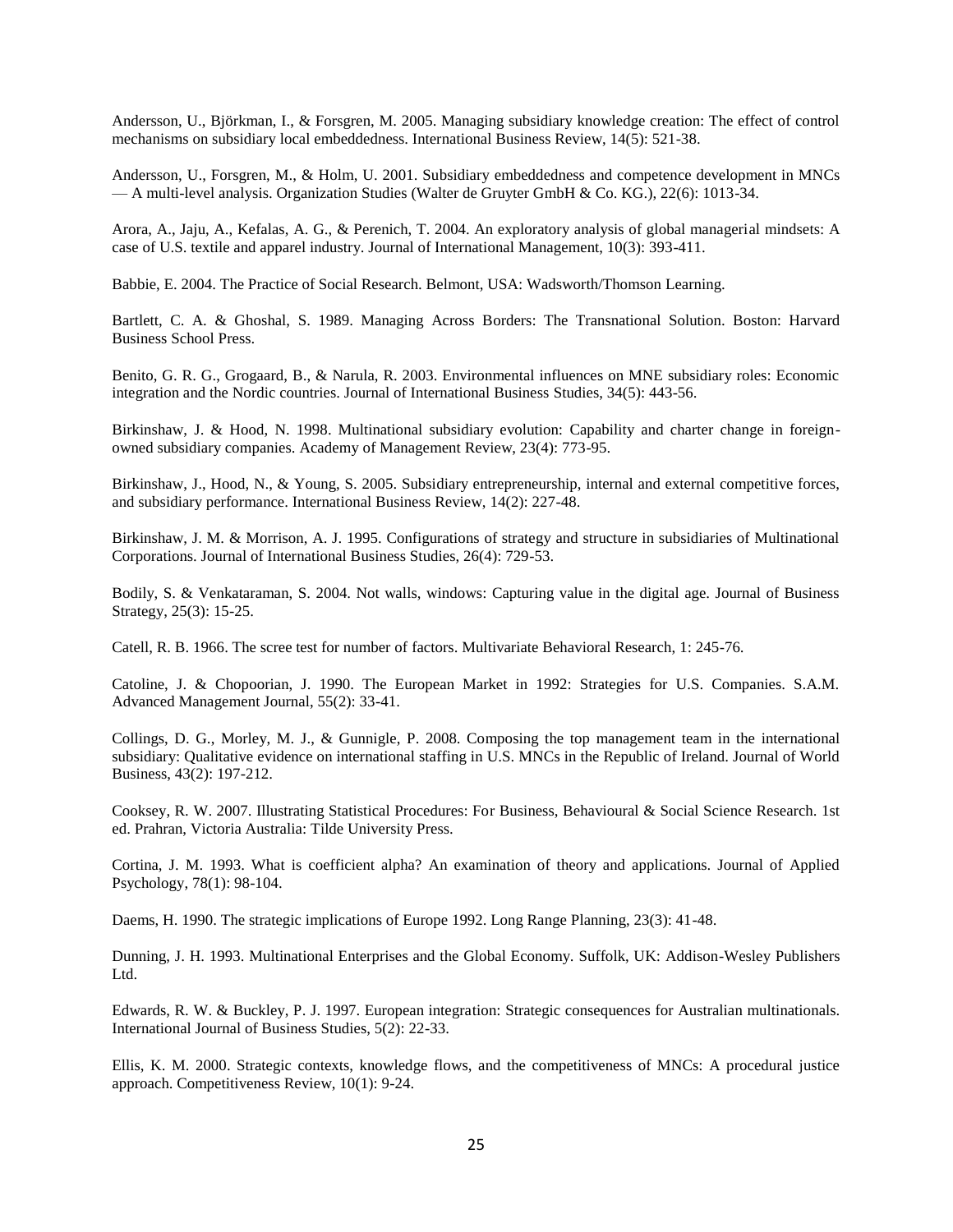Emery, F. E. & Trist, E. L. 1965. The causal texture of organizational environments. Human Relations, 18(1): 21-32.

Ghoshal, S. & Nohria, N. 1993. Horses for courses: Organizational forms for multinational corporations. Sloan Management Review, 34(2): 23-35.

Ghoshal, S. & Nohria, N. 1989. Internal differentiation within multinational corporations. Strategic Management Journal (1986-1998), 10(4): 323-37.

Grewal, R., Chandrashekaran, M., & Dwyer, F. R. 2008. Navigating local environments with global strategies: A contingency model of multinational subsidiary performance. Marketing Science, 27(5): 886-902.

Gupta, A. K. & Govindarajan, V. 1984. Business unit strategy, managerial characteristics, and business unit effectiveness at strategy implementation. Academy of Management Journal, 27(1): 25-41.

Gupta, A. K. & Govindarajan, V. 2002. Cultivating a global mindset. Academy of Management Executive, 16(1): 116-26.

Gupta, A. K. & Govindarajan, V. 1991. Knowledge flows and the structure of control within multinational corporations. The Academy of Management Review, 16(4): 768-92.

Gupta, A. K. & Govindarajan, V. 1994. Organizing for knowledge flows within MNCs. International Business Review, 3(4): 443-57.

Hair, J. F. J., Anderson, R. E., Tatham, R. L., & Black, W. C. 1998. Multivariate Data Analysis. 5th ed. Upper Saddle River, New Jersey: Prentice Hall International.

Hallin, C. & Holmström Lind, C. 2012. Revisiting the external impact of MNCs: An empirical study of the mechanisms behind knowledge spillovers from MNC subsidiaries. International Business Review, 21(2): 167-79.

Harzing, A.-W. & Noorderhaven, N. 2006. Knowledge flows in MNCs: An empirical test and extension of Gupta and Govindarajan's typology of subsidiary roles. International Business Review, 15(3): 195-214.

Holm, U. & Pedersen, T. 2000. The Emergence and Impact of MNC Centres of Excellence. Basingstoke, UK: Macmillan.

Khandwalla, P. N. 1977. The Design of Organization. New York, USA: HBJ.

Levy, O., Beechler, S., Taylor, S., & Boyacigiller, N. A. 2007. What we talk about when we talk about 'global mindset': Managerial cognition in multinational corporations. Journal of International Business Studies, 38(2): 231- 58.

Malhotra, N. K., Hall, J., Shaw, M., & Crisp, M. 1996. Marketing Research: An Applied Orientation. Sydney, Australia: Prentice Hall.

Minbaeva, D. B. 2008. HRM practices affecting extrinsic and intrinsic motivation of knowledge receivers and their effect on intra-MNC knowledge transfer. International Business Review, 17(6): 703-13.

Mintzberg, H. 1990. Strategy formulation: Schools of thought. In J. W. Fredrickson, (Ed/s), Perspectives on Strategic Management: 105-236. New York: Harper Business.

Monteiro, L. F., Arvidsson, N., & Birkinshaw, J. 2008. Knowledge flows within multinational corporations: Explaining subsidiary isolation and its performance implications. Organization Science, 19(1): 90-107.

Nunnally, J. C. 1978. Psychometric Theory. New York: McGraw-Hill.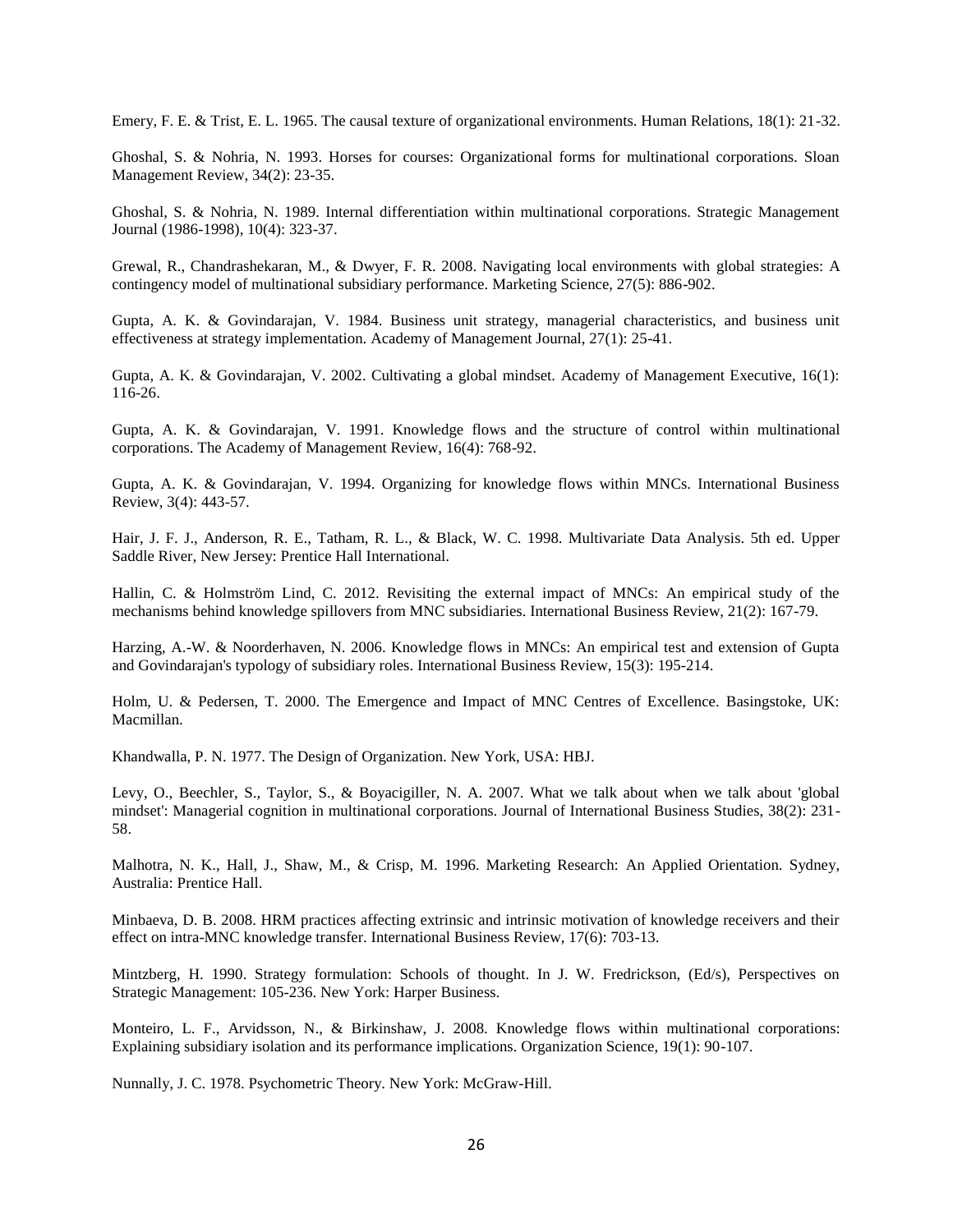Page, C. & Meyer, D. 2000. Applied Research Design for Business and Management. Sydney, Australia: McGraw-Hill Companies Inc.

Pallant, J. 2005. SPSS Survival Manual: A Step by Step Guide to Data Analysis Using SPSS. 2nd ed. Crows Nest, Australia: Allen & Unwin.

Parnell, J. A., Wright, P., & Tu, H. S. 1996. Beyond the strategy-performance linkage: The impact of the strategyorganization-environment fit on business performance. American Business Review, 14(2): 41-50.

Perlmutter, H. 1969. The Torturous Evolution of the Multinational Corporation. Columbia Journal of World Business(Jan-Feb): 9-18.

Porter, M. E. 1990. The Competitive Advantage of Nations. Harvard Business Review, 68(2): 73-93.

Porter, M. E. 1980. Competitive Strategy: Techniques for Analyzing Industries and Competitors. New York: The Free Press.

Proff, H. 2002. Business unit strategies between regionalisation and globalisation. International Business Review, 11(2): 231-50.

Qin, Y., Mudambi, R., & Meyer, K. E. 2008. Conventional and reverse knowledge flows in multinational corporations. Journal of Management, 34(5): 882-902.

Rosenzweig, P. M. & Nohria, N. 1994. Influences on human resource management practices in multinational corporations. Journal of International Business Studies, 25(2): 229-51.

Sack, A. L. & Nadim, A. 2002. Strategic choice in a turbulent environment:A case study of Starter Corporation. Journal of Sport Management, 16(1): 36-53.

Seringhaus, F. H. R. 1986. The impact of government export marketing assistance. International Marketing Review, 3(2): 55-66.

Tabachnick, B. G. & Fidell, L. S. 2007. Using Mutivariate Statistics. Boston: Pearson.

Taggart, J. H. 1998. Strategy shifts in MNC subsidiaries. Strategic Management Journal, 19(7): 663-81.

Thompson, J. D. 1967. Organizations in Action. New York, USA: McGraw-Hill.

Wang, C. Y. P., Jaw, B.-S., & Huang, C.-Y. 2008. Towards a cross-cultural framework of strategic international human resource control: the case of Taiwanese high-tech subsidiaries in the USA. International Journal of Human Resource Management, 19(7): 1253-77.

Wheelen, T. L. & Hunger, J. D. 2008. Strategic Management and Business Policy. 11th ed. Upper Saddle River, New Jersey: Pearson Prentice Hall.

Wind, Y., Douglas, S. P., & Perlmutter, H. V. 1973. Guidelines for developing international marketing strategies. Journal of Marketing, 37(April): 14-23.

Yamin, M. & Andersson, U. 2011. Subsidiary importance in the MNC: What role does internal embeddedness play? International Business Review, 20(2): 151-62.

Yannopoulos, G. N. 1992. Multinational corporations and the single European market. In J. Cantwell, (Ed/s), Multinational investment in modern Europe - Strategic interaction in the integrated community: 329-48. Hants, England: Edward Elgar Publishing Limited.